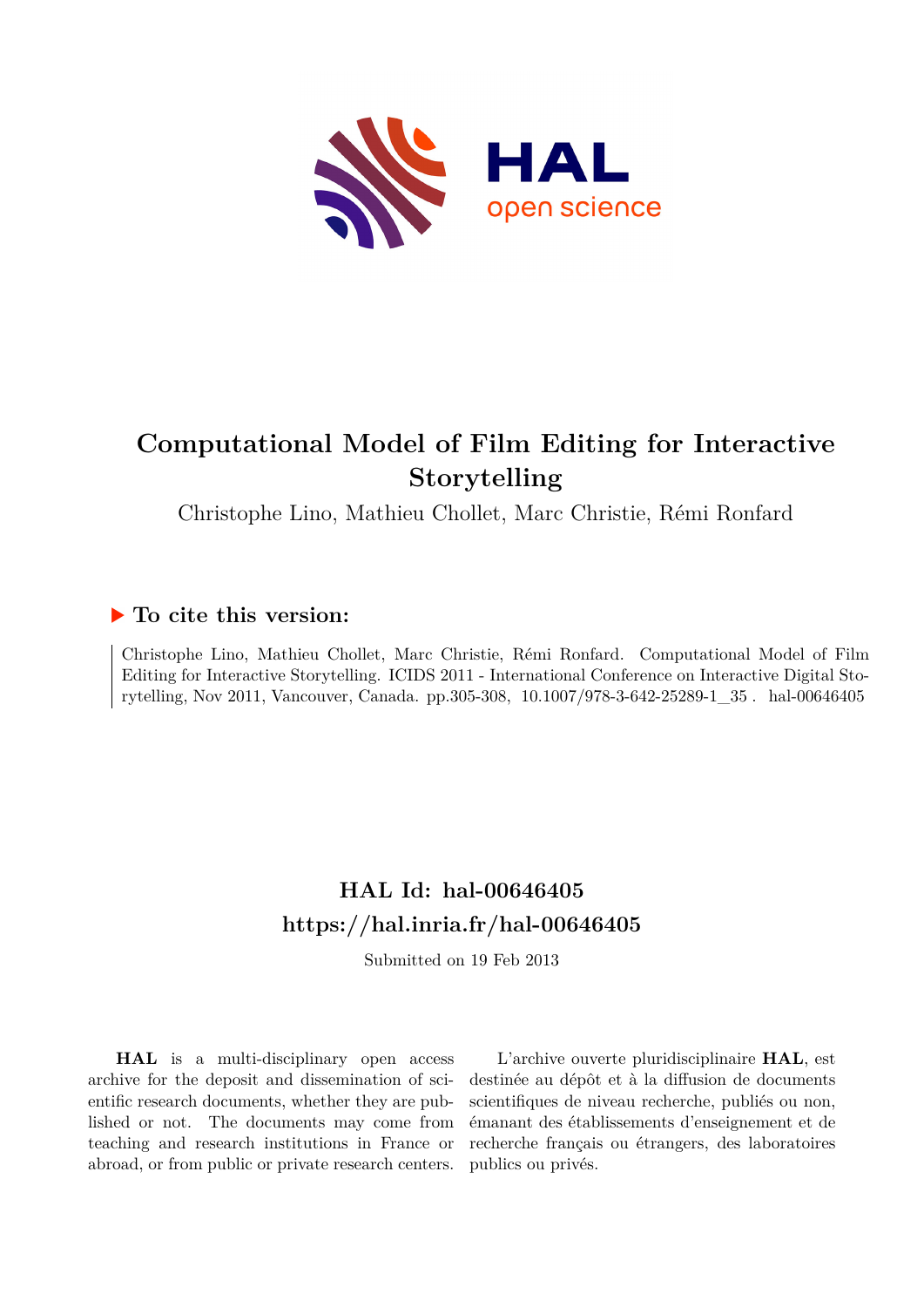# Computational Model of Film Editing for Interactive Storytelling

Christophe Lino<sup>1,2</sup>, Mathieu Chollet<sup>1,3</sup>, Marc Christie<sup>1</sup>, Remi Ronfard<sup>3</sup>

<sup>1</sup> MIMETIC, INRIA Rennes Bretagne - Atlantique, France

<sup>2</sup> School of Computing Science, Newcastle University, UK

3 IMAGINE, INRIA Grenoble Rhone Alpes, France

Abstract. Generating interactive narratives as movies requires knowledge in cinematography (camera placement, framing, lighting) and film editing (cutting between cameras). We present a framework for generating a well-edited movie from interactively generated scene contents and cameras. Our system computes a sequence of shots by simultaneously choosing which camera to use, when to cut in and out of the shot, and which camera to cut to.

Keywords: Camera planning, Virtual Cinematography

# 1 Introduction

In interactive storytelling, it is useful to present 3D animation in a cinematic style, which means selecting appropriate cameras and appropriate inter-cutting between cameras to properly convey the narrative. We propose an optimization framework for selecting shots and cuts while the narrative unfolds, based on a relatively simple scoring scheme driven by working practices of film and television [3, 6]. We cast the problem of film editing as selecting a path inside an *editing* graph which consists of a collection of evolving film takes (a take is a continuous sequence of images from a given camera) and precisely deciding when to cut in and out of film takes. In contrast to related work, we also account for a precise enforcement of pacing (rhythm at which cuts are performed). We propose an algorithm suitable for online editing which uses an efficient best-first search technique. The algorithm relies on short-term anticipation to improve quality in cuts and produce movies consistent with the rules of cinematography and editing, including shot composition, continuity editing and pacing.

The paper is organized in two parts. The first part describes the score functions used to evaluate shots, transitions and pacing illustrated by a number of examples. The second part explains the search process for exploring the editing graph during the storytelling process with a very minimal lookahead.

### 2 Film Grammar Rules

In our system the score of a movie is built up incrementally as the sum of the scores of its shot fragments and transitions. The cost per fragment (a fragment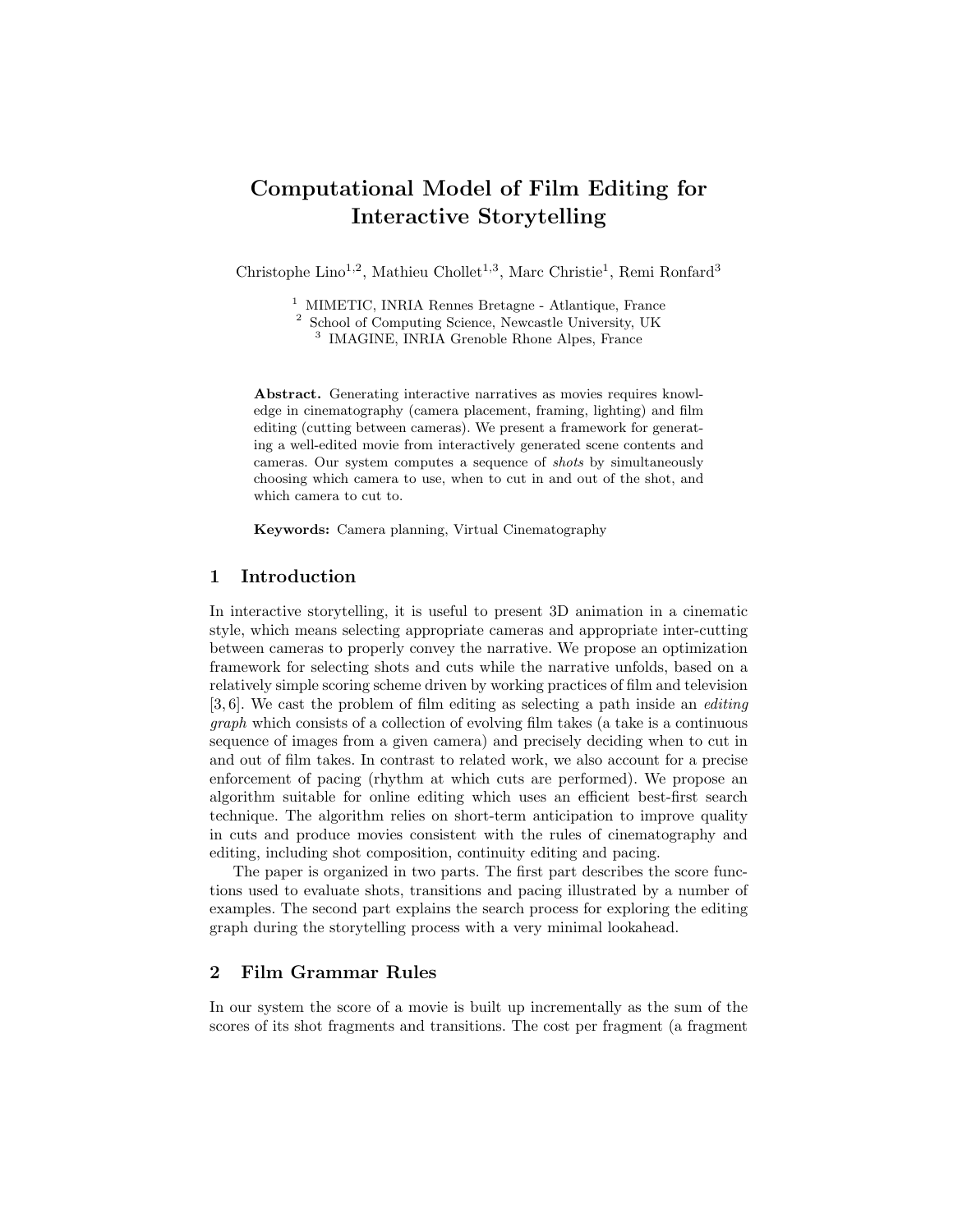

Fig. 1. Action costs. Left: Three shots of a drinking action. Right: Three shots of a pouring action.

is a part of a take of duration  $\Delta t$ ) is evaluated as a weighted sum of all violations of the rules of frame composition  $w_k \times C_k^S$ . And similarly, the cost of a transition (or cut) is evaluated as a weighted sum of all violations of the rules of editing  $w_l \times C_l^T$  (see equation 1).

We compute a complete sequence s as a sequence of shots  $s_i$  of durations  $d_i$  and cuts between shots. Each shot  $s_i$  is processed as the concatenation of fragments  $f(t)$  where t is a time interval of length  $\Delta t$ . We then assume that the cost of s is the sum of the costs for all of its fragments and cuts, plus a function  $C^P$  of the durations of shots:

$$
(1)\\
$$

$$
C(s) = \sum_{t} \left( \sum_{k} w_k \times C_k^S(f(t), t) + \sum_{l} w_l \times C_l^T(f(t), f(t+1)) \right) + \sum_{i} C^P(d_i)
$$

#### 2.1 Shot composition

The cost of a shot fragment integrates the violation of three terms: action, visibility, and composition. The action term  $C_A^S(t)$  measures the amount of the scene action which is missed in the given fragment, computed as a sum over all actions a occurring during the fragment:

(2) 
$$
C_A^S(t) = \sum_a imp(a) \times M_A[type(a), size(a), angle(a)]
$$

where  $type(a)$  is the type of action,  $imp(a)$  its importance in the narrative,  $size(a)$  the screen size of its protagonist and  $angle(a)$  the profile angle of its protagonist. The action matrix  $M_A$  contains empirical preferences for shot framings as a function of action types. Figure 1 illustrates the preferences for shot sizes and profiles for the special case of two actions types: pouring and drinking.

#### 2.2 Shot transitions

A transition between shots causes a visual discontinuity. The art of the editor is to minimize the perception of discontinuity by selecting appropriate shots and moments for cutting  $[1, 2, 5]$ . In this work, we compute the cost of a cut as a sum of terms measuring discontinuities in the screen positions, gaze directions and motion directions of actors. Moreover, we weight each term with the screen size  $size(i)$  of each actor i, so that continuity in the foreground receives a larger reward than in the background.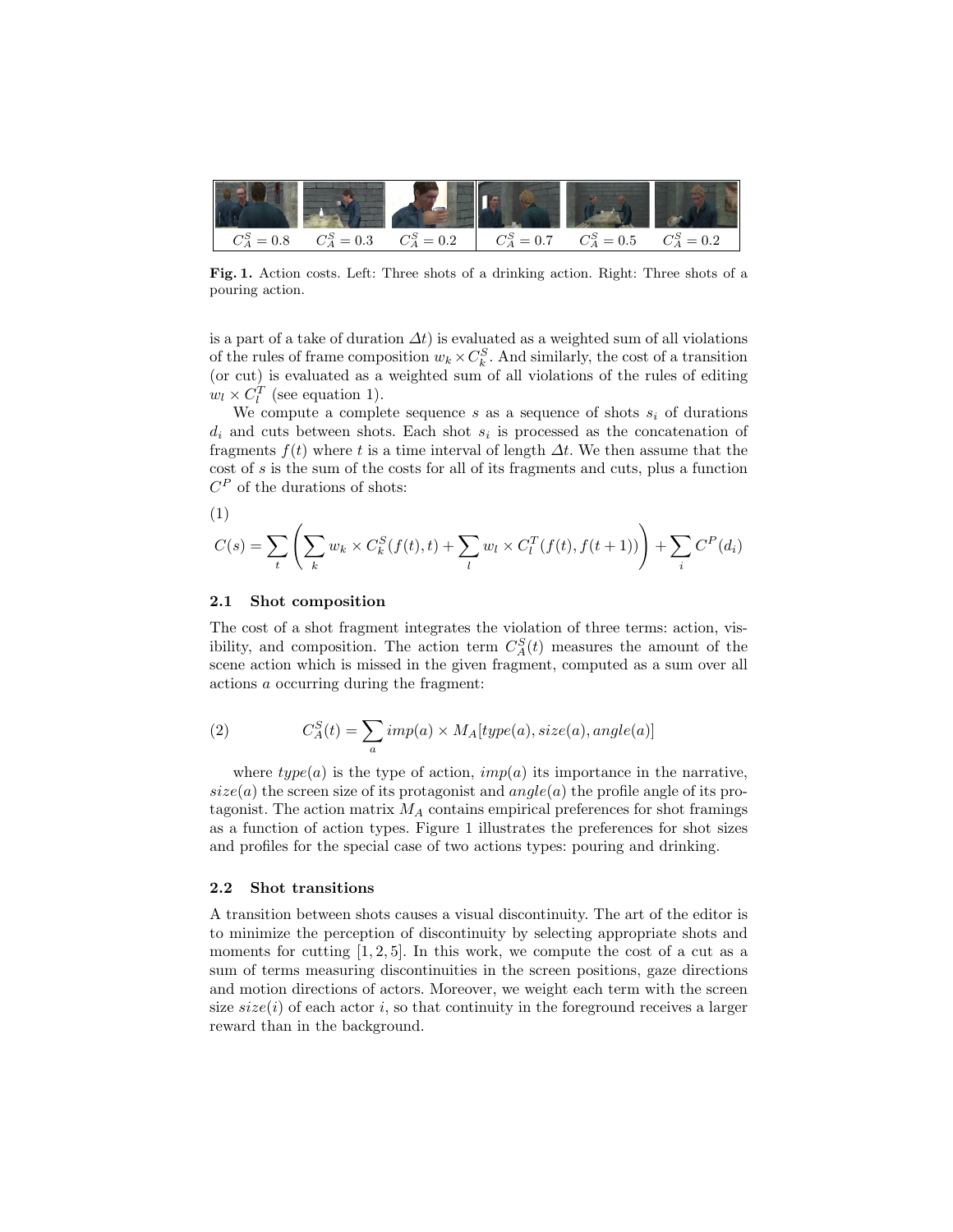

Fig. 2. Gaze continuity. Left: the gaze direction of the main character changes, resulting in a poor cut. Right: keeping the gaze directions consistent results in a better cut.

Screen continuity Screen continuity prevents actors in successive shots to appear to jump around the screen. Because the actor's eyes are the most important center of attention, we favor transitions which maintain the actor's eyes at the same screen location.

Gaze continuity When watching a movie the gaze direction of actors should not change. We thus use a cost function that penalizes camera changes that cause apparent reversals in the actor's gaze directions.

$$
(3) \quad C_{GAZE}^T = \sum_{i \in screen(f_1) \cap screen(f_2)} size(i) \times \delta(sign(x_{i,f_1}^G) - sign(x_{i,f_2}^G))
$$

where  $screen(f_k)$  represents the actors that project on the screen during fragment  $f_k$ ,  $x_{i,f_k}^G$  is the horizontal on-screen coordinate of the gaze direction for actor *i* in fragment  $f_k$  and  $\delta$  is the Kroneker symbol. Figure 2 shows two cuts with increasing gaze continuity scores.

Motion continuity The motion direction of actors in two successive shots should not change also. We thus use a cost function that penalizes camera changes that cause apparent reversals in the actor's motion, defined as:

(4) 
$$
C_{MOTION}^T = \sum_{i \in screen(f_1) \cap screen(f_2)} size(i) \times \delta(sign(x_{i,f_1}^M) - sign(x_{i,f_2}^M))
$$

where  $x_{i,f_k}^M$  is the screen motion of the actor's eyes in fragment  $f_k$  measured in the horizontal on-screen direction, and  $\delta$  is the Kroneker symbol.

#### 2.3 Shot durations

To control the pace of the editing, we introduce a duration cost per shot, measuring the deviation from a log normal law, where  $d$  is the duration of the shot,  $\mu$  and  $\sigma$  are resp. the mean and the standard deviation of the log normal law:

(5) 
$$
C^{P}(d) = \frac{(\log(d) - \mu)^{2}}{2\sigma^{2}}
$$

The log-normal distribution is a compact and discriminative representation of shot durations in movies as well as sentence lengths in natural language [4] and its two parameters can be used as a signature of film editing or writing styles.